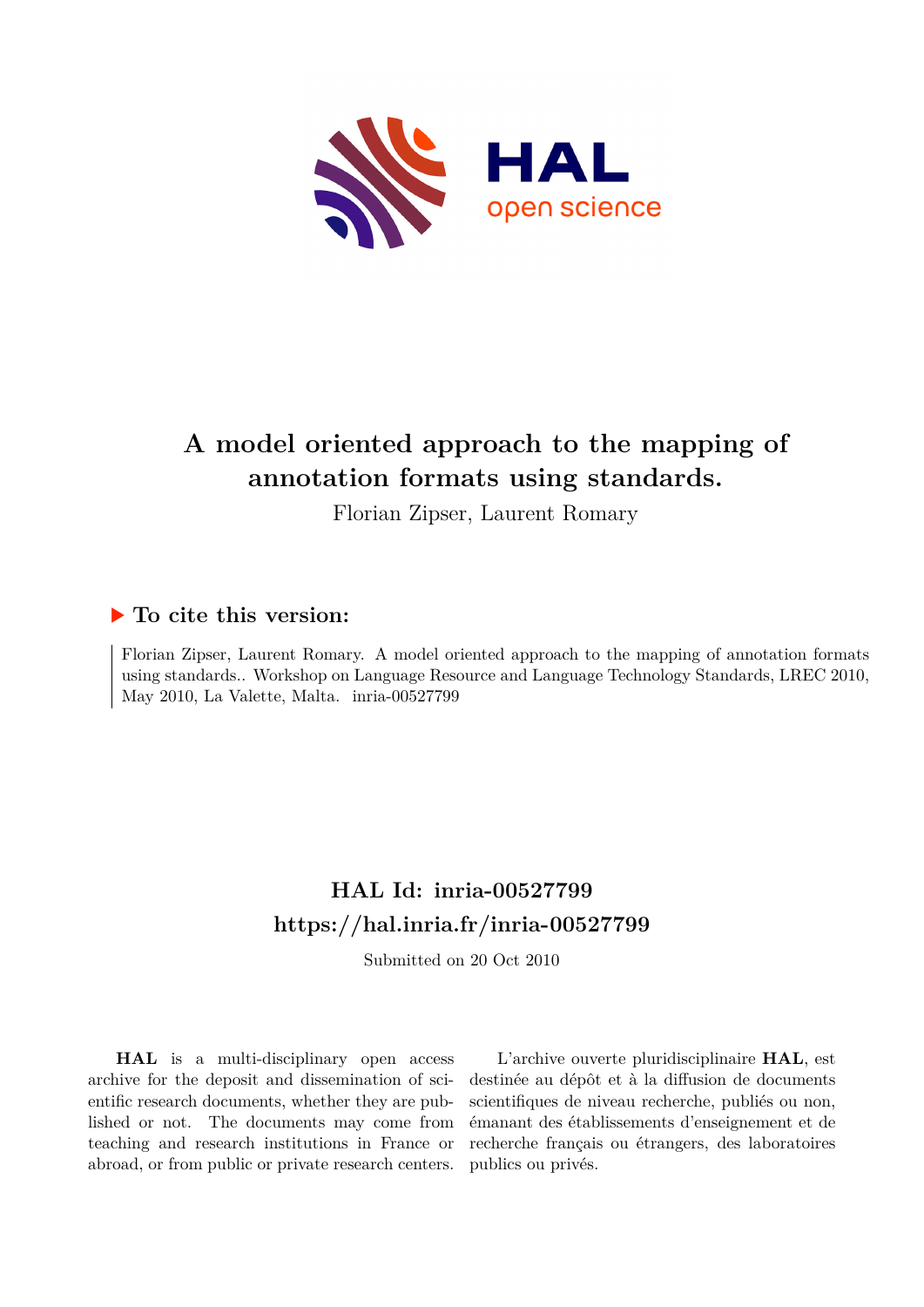# **A model oriented approach to the mapping of annotation formats using standards**

*Florian S. Zipser, HUB-IDSL*

### *Laurent Romary, INRIA-Gemo & HUB-IDSL*

Abstract: In this paper, we present, Salt, a framework for mapping heterogeneous linguistic annotation formats into each other using a model-based approach, i.e. independently of the actual formats in which the corresponding linguistic data is being expressed. As we describe the underlying concept of this framework, we identify how it echoes ongoing standardisation activities within ISO committee TC 37/SC 4, and in particular, the possible conceptual equivalences with ISO CD 24612 (LAF) combined with ISO 24610-1 (FSR), as well as the possible role of the central data category registry (ISOCat), currently under deployment. We thus show the adequacy of our methodology and its capacity to integrate a wide range of possible linguistic annotation models.

## **1 The issue of mapping and the current standardization landscape**

#### *1.1 The importance of mapping when managing heterogeneous language resources*

Over the years, the linguistic research community has seen the development of a wide variety of tools ([\[schmidt02\],](#page-12-4) [\[lezius02\]](#page-12-0) and [\[zeldes09\]](#page-12-5) specifically targeted at the extraction, representation and analysis of many different phenomena. For example, a tool such as the search tool Tiger Search [\[lezius02\]](#page-12-0) was primary developed for syntactic analysis, whereas a tool like the annotation tool EXMARaLDA [\[schmidt02\]](#page-12-4) covers discourse analysis. Most of these tools are built around the use of one specific format, which was developed specifically for this tool and for a certain type of analysis. The focus of such formats has in general been to supply all necessary information for the tool to proceed in an efficient manner (limited coverage, optimized representation). Because of their specialization, these formats are difficult to reuse in other contexts for which they were not intended.

Providing standardized formats is one of the possible answers to this issue. One of the benefits of a standardized format can be the interoperability between tools or the keeping of existing data for some years and being assured these will also be legible in the future. At present, however, there is very few linguistic data that is represented in standardized formats. As long as the tools do not have a direct import or export for standardized formats, it would be necessary to map the used formats from or to standardized formats. As a consequence, defining mappings between existing formats and more standardized representations represents an important component of any further development relying on the use of external data.

## *1.2 Difficulties related to mapping formats*

Existing standards such as LAF [\[iso24612 \]](#page-12-3), MAF [\[iso24611\]](#page-12-2) or SynAF [\[iso24615\]](#page-12-1) mainly focus on the provision of persistent models and formats to provide a stable descriptive framework for linguistic information. In particular, they do not address the mapping between themselves and the already used formats, with the exception of ISO 16642 (TMF), which provide an explicit mapping framework across terminological data formats. It is thus necessary to define appropriate solutions to get existing data into standard formats by 1) defining a conceptual mapping between them and 2) having a concrete implementation which realizes the mapping thus defined.

Most standards, because they basically aim at providing an interchange format, include a strong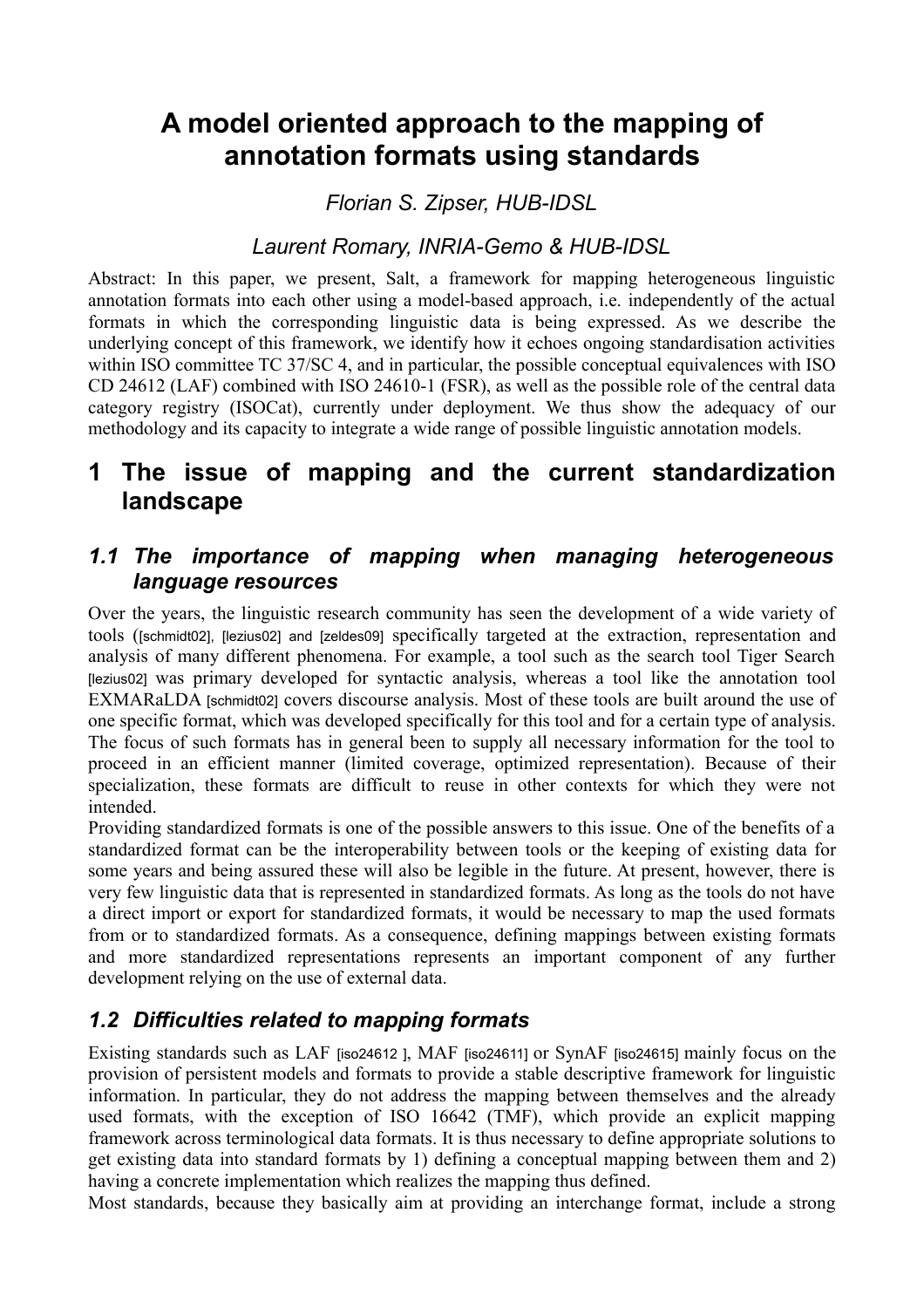technical part to specify, for instance, how they can be implemented in a given XML representation or a relational database structure. In this context, it is quite often the case that the very existence of such format definitions, with the associated technical constraints, impact on the actual expressive power of the corresponding model. For example, an attribute value of an XML element cannot contain additional mark-up. To create a mapping, one therefore has to consider both the conceptual mapping and the technical realizations. This requires the implementer to have a good level of understanding of the underlying format description, for instance expressed by means of a schema language (DTD, RelaxNG or W3C schema) in the case of XML. Covering both aspects makes the mapping generation extremely complex, for anyone who just wants to focus on the underlying linguistic concepts or constraints.

A conceptual mapping has to cover two aspects. First, there has to be a mapping for each structural object like the representation of tokens or representations of primary data. Second, the mapping has to regard semantic mappings for data categories. In this paper we want to propose an approach to structural mappings via a model like Salt (introduced in section 2) and a semantic mapping using the ISOCat [\[kemps09\]](#page-12-9) system (shown in section 3).

#### *1.3 A model based approach to mapping*

A solution for clarifying the actual interdependence between conceptual and technical levels is to adopt a model-based approach as for instance in MDA ([\[miller03\]](#page-12-8)). The idea is to separate the meaning of data (the model layer) from their representation (the format layer, cf. [figure 1\)](#page-2-0) especially in the case of persistence constraints. When a separation between a conceptual model and a persistent format is made, one can avoid taking care of persistence issues and focus on processing data through the elicitation of a mapping between models. For example, a specialist in the linguistic domain, can create or describe a mapping between two morphosyntactic tagsets, leaving it for a further stage, and a more technical expertise, to implement a mapping for the underlying formats.



<span id="page-2-0"></span>*figure 1: correlation between the model and the resource or format layer*

Model-based development frameworks such as MDA [\[miller03\]](#page-12-8) or EMF [\[steinberg09\]](#page-12-7) support 1) a graphical representation for models and 2) a generation of processable object models for further work (in terms of an API for instance). The graphical representation of a model can be used as a communication base between linguists and technical experts. The generated API can be used for implementing tools working with the model, such as an annotation tool or, in our case, a converter. The EMF framework that we use also generates a persistent format based on XML. This generated format is called a resource and can be exchanged with other formats, by re-implementing the "ResourceMapper" in [figure 1.](#page-2-0)

Figure [2](#page-3-0) shows an example of a resource mapping between the format description of Tiger XML [\[mengel00\]](#page-12-6) and the corresponding model.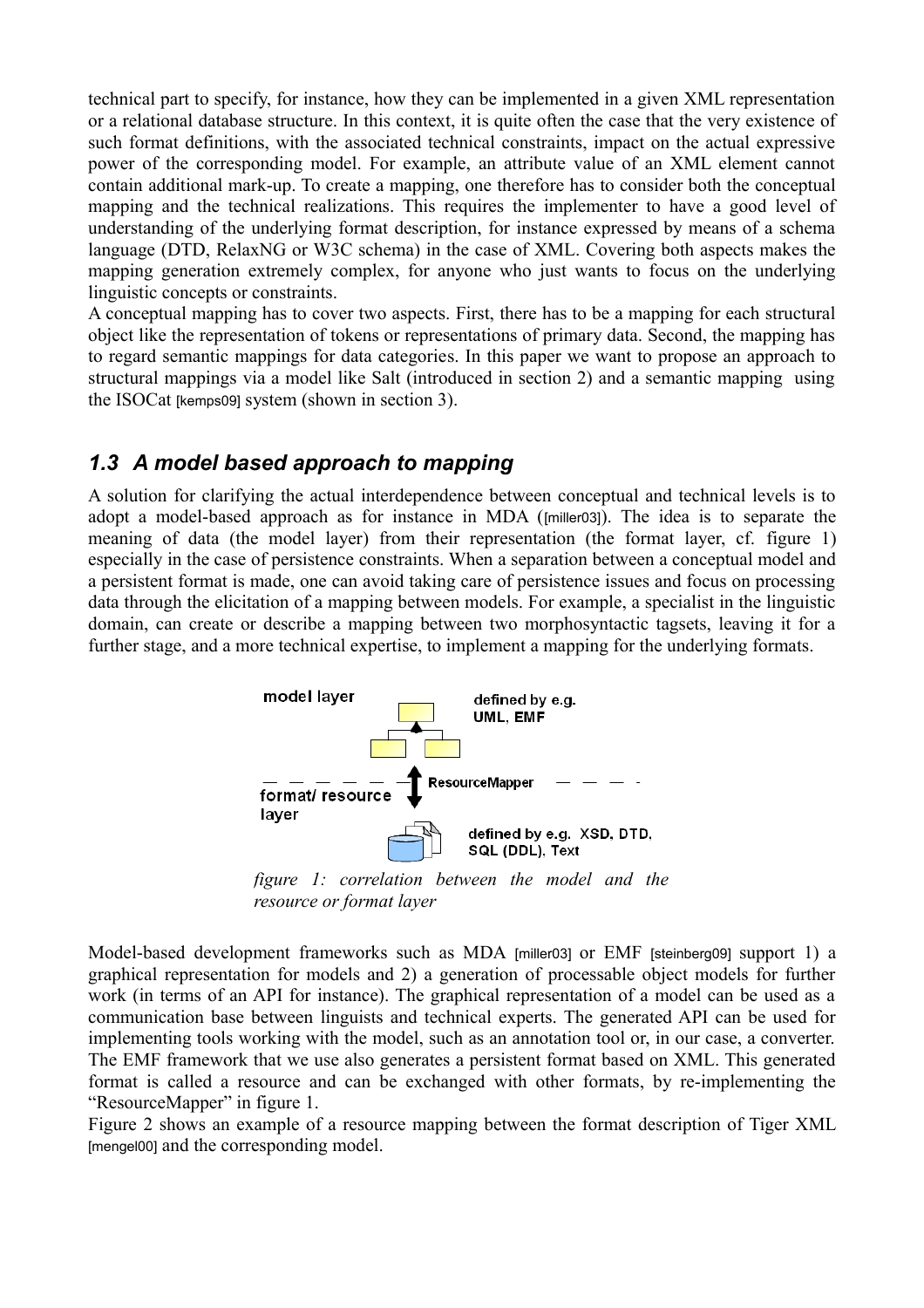

<span id="page-3-0"></span>*figure 2: on the left side: an excerpt of the xsd description of Tiger XML [\[mengel00\]](#page-12-6) ; on the ride side: the correlated model for this excerpt in UML-like notation*

#### *1.4 Same but different – shared advantages with a format based approach*

As pointed out in [\[ide07\]](#page-12-10), the number of mappings can be reduced by mapping data over a common format, or in this case a common model. Instead of creating  $n^2$ -n mappings to map n models to each other in the case of 1:1 mappings, the number of mappings via a common model decreases to 2n mappings. In this paper we want to follow this approach. Figure [3](#page-3-1) shows this approach using a common model for mappings simultaneously to the mapping of data via a pivot format defined by LAF/GrAF [\[ide07\]](#page-12-10).



<span id="page-3-1"></span>*figure 3: common model as middleware between formats to import and to export*

In the remaining sections of this paper, we present the main characteristics of the framework that we have developed to implement such a perspective by the comparisons of models.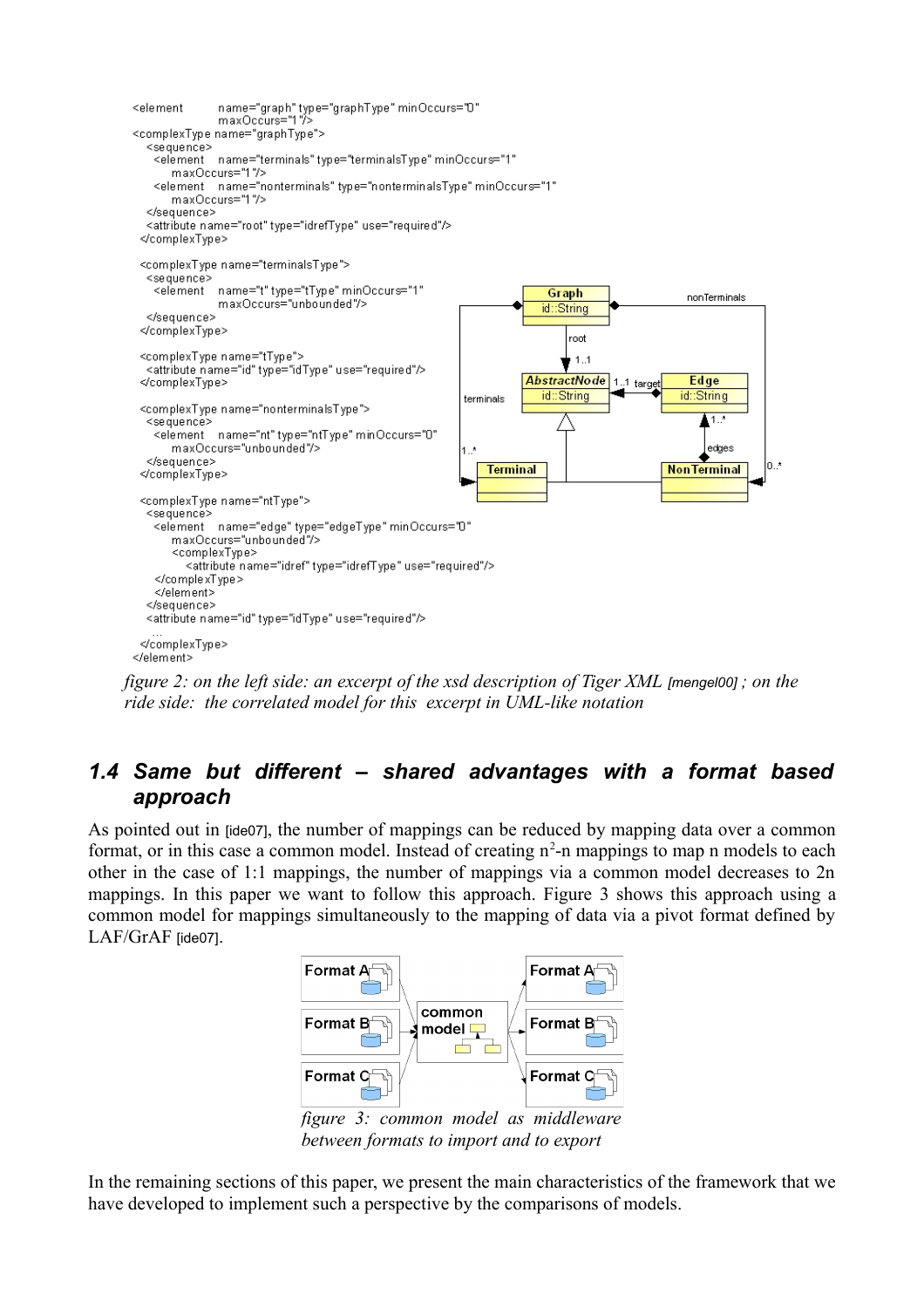## **2 An overview of Salt and its relation to LAF**

### *2.1 Basic principles*

Salt is a common model for linguistic annotated data. This model defines a conceptual abstraction of data, independent of persistence techniques. This means that one can use Salt as an object representation of data. This allows us to process data with respect to the object model, with no prejudice with respect to the actual storage (or linearisation) format, be it XML or a relational database, in which the data will be represented.

Salt was influenced by several existing linguistic formats such as EXMARaLDA [\[schmidt02\]](#page-12-4) TigerXML [\[mengel00\]](#page-12-6) and above all PAULA [\[dipper05\]](#page-12-11). Salt unifies the concepts of these formats e.g. common timeline, multiple layers of annotation etc. and represents them in a common model. Salt is a model for representing the underlying organization of linguistic data, and as such, does not take into consideration their underlying semantics. Furthermore, Salt is independent of specific linguistic theories or analyse.

### *2.2 The underlying graph structure of Salt*

Salt is based upon a directed, labeled and layerable graph structure model. The model contains a graph structure component, which contains 1) a set of nodes or vertices, 2) a set of directed edges, 3) a set of layers, which embraces a set of nodes and edges and 4) a set of labels, used to label a node, an edge, a layer or a label. This means that a label can be used as a recursive structure and therefore enables the possibility to annotate an annotation.

The Salt model is a refinement of the general graph structure model, in effort to apply Salt to linguistic needs e.g. primary data, tokens, relations, annotations and so on. But every element in Salt is still an element of a general graph structure model and can be processed with general graph structure methods e.g. traversing. Figure [4](#page-4-0) shows this refinement on the basis of some elements of Salt. Here one can see, for example that a textual representation of primary data (STextualDS) is still a node. Although nodes get a more linguistic meaning, nodes and relations are just placeholders for annotations.



<span id="page-4-0"></span>*figure 4: excerpt of the refinement between the graph structure model and the common model Salt. The elements STextualDS, SToken and SStructure are still nodes and the elements STextualRelation and SDominanceRelation are still edges.*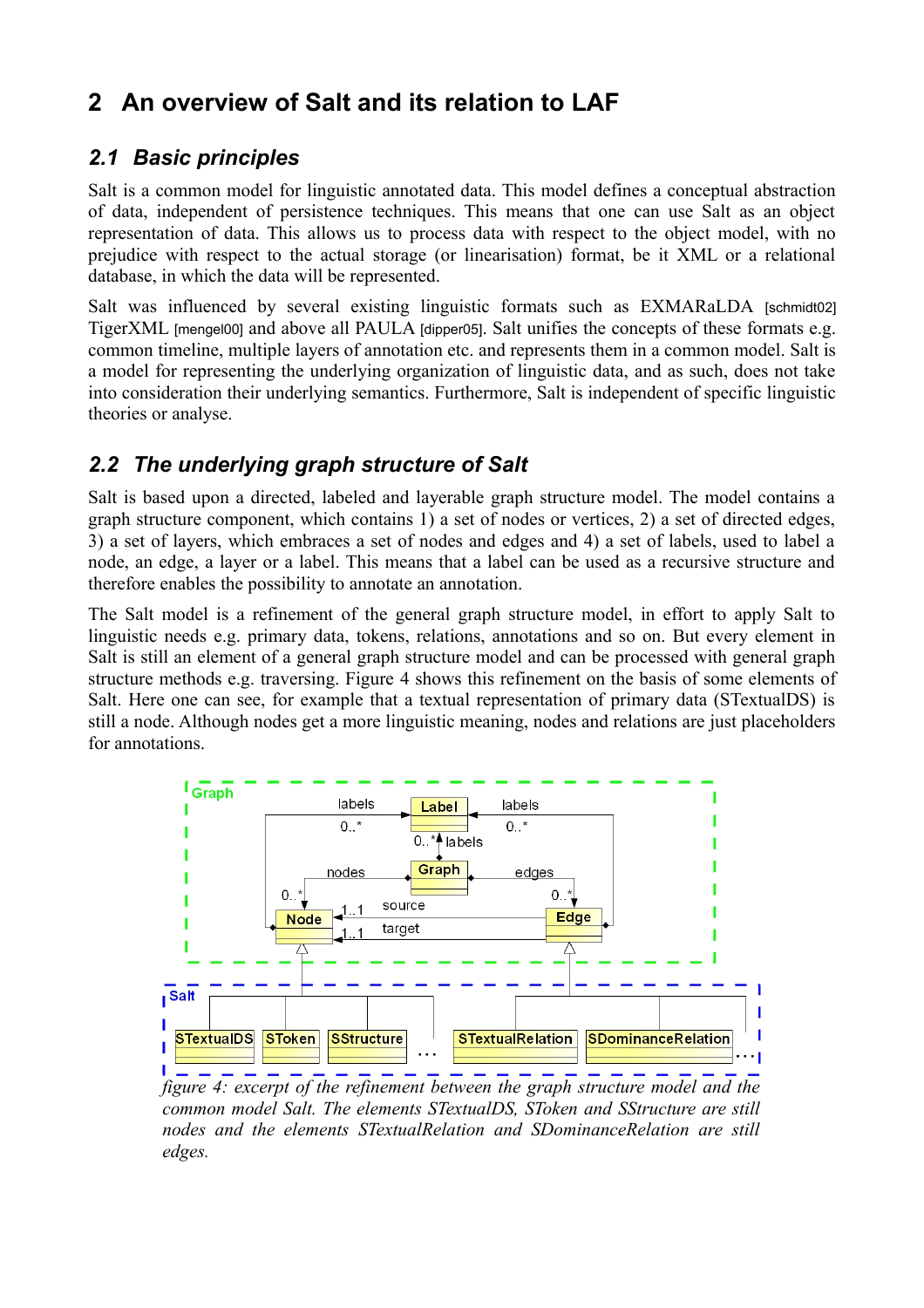We used the element STextualDS as a model representation of the primary data. Therefore this element contains a String representation of the primary data. Continuous spans of the primary data can be addressed by using the node type SToken and the edge type STextualRelation. A node of type SToken represents the tokenization of the primary data and is the basis for further structural objects and annotation. To relate such a token node with the primary data node, an edge of type STextualRelation can be created. This edge contains the start and end position of the referred span. To create hierarchical annotation graphs for example in case of syntactic analysis one can use nodes of type SStructure and relate them via edges of type SDominanceRelation to one or more nodes of type SToken or SStructure. Figure [5](#page-5-0) shows an example of data represented in the Salt model. Salt offers further types of nodes and edges to create annotation graphs which are not shown in [figure 4](#page-4-0) and not mentioned here. For example it contains further edge types to realize different relations between nodes.

#### *2.3 Salt and LAF*

The graph-based approach is very similar to the one taken in the linguistic annotation framework (LAF, [\[iso24612 \]](#page-12-3)). Our objective is indeed to let Salt and LAF be identified as complementary tools on their specific abstraction level. LAF can be used as a persistence and exchange format for data whereas Salt can be used 1) as a conceptual abstraction which can be easily understood by non technical experts 2) as basis for a processable API. To do so we need a mapping between the Salt object model and the XML-representation of LAF (the GrAF format [\[ide07\]](#page-12-10)). Although both GrAF and Salt are very similar, there are some core differences between them. One is the way they deal with edges: as opposed to GrAF, Salt allows edges to be annotated. A second difference lies in the referencing to primary text: In Salt there is a relation (STextualRelation) between a token node (SToken) and the primary data node (STextualDS), whereas in GrAF there is just one span concept for both. A third difference is that in Salt a copy of primary data is part of the model in terms of a node (see SText1 in [figure 5\)](#page-5-0). The first two differences can be handled as shown in [figure 5.](#page-5-0) The figure shows a Salt model representation and an XML representation according to GrAF. The third difference can be handled by storing primary data in a separate document or by loading primary data from a text file into the Salt model.



<span id="page-5-0"></span>*figure 5: on the left side: an example corpus represented in the format GrAF (the primary data "make efforts" can be stored in a external file); on the right side: the same example represented in a Salt model*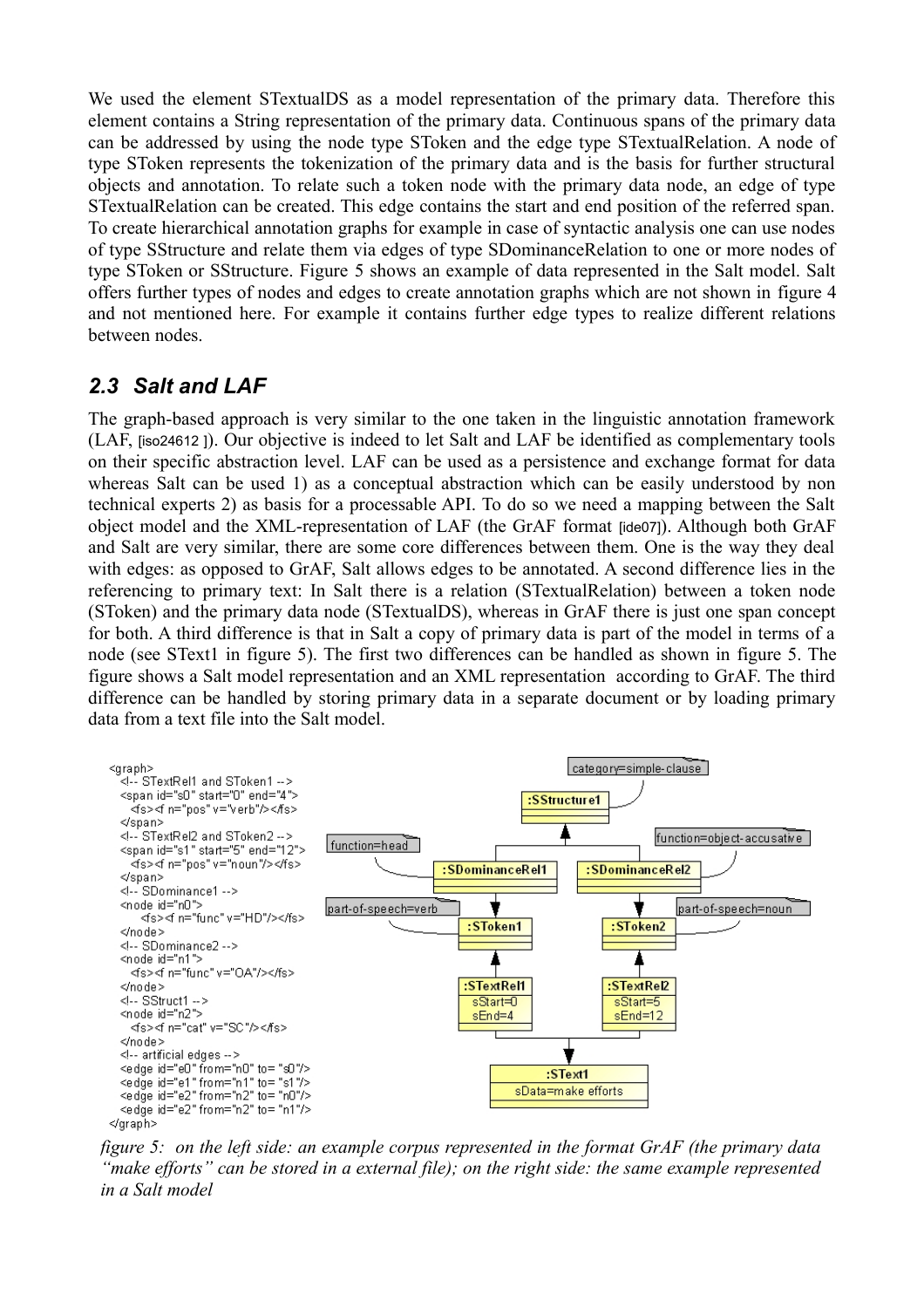Moreover, we developed Salt to be able to take into account some important phenomena that LAF would not handle in its current state:

- The representation of a common timeline (e.g. for audio-video and dialog data such as those produced by EXMERaLDA)
- The management of higher level structures, in particular for the implementation of the notion of corpus (in particular, embedded corpus or sub-corpus relations)
- The typing of annotations e.g. as textual, numeric or more complex values.

## **3 The relation of Salt to ISOCat and FSR**

#### *3.1 The need to consider the meaning of annotations*

As already mentioned, Salt does not deal with the semantics of annotations. Similarly to GrAF [\[ide07\]](#page-12-10) annotations are understood as an attribute-value pair, the entries of which do not have an interpretable meaning for the system. In the case of converting data, the meaning could be important. For example some formats like TreeTagger [\[schmid94\]](#page-12-12) need to have part-of-speech or lemma annotations. If these data were mapped in a format or a model which handles annotations as attribute-value pair the meaning of the annotations would get lost. For example a problem occurs if one tries to map to a format which needs specific annotations, because the data for a part-of-speech annotation appear in different forms: pos=verb, POS=verb, PartOfSpeech=verb. Because of different surface representations of the attribute name for part-of-speech, annotations cannot be unified by the system. The system does not know that all these names actually have the same meaning.

It is therefore essential to have a possibility for unifying syntactical representations, or rather to make clear the meaning of such a representation. In this respect, ISOCat [\[kemps09\]](#page-12-9) supplies the possibility of a central reference for elementary descriptors (data points) to which data model can refer. The meaning of a data point can be defined by the experts of the domain, whereas a system just has to check equality of references to the data points. In the case of part-of-speech annotations in format data, we can for instance use the reference http://www.isocat.org/datcat/DC-396, which in turn provides the actual definition of this data point as stored in ISOCat ("A category assigned to a word based on its grammatical and semantic properties").

Indeed, many formats which support attribute-value pairs for representing annotations only support String values e.g. TigerXML [\[mengel00\]](#page-12-6), PAULA [\[dipper05\]](#page-12-11) etc. . This means that a reference can be stored, but not necessarily interpreted as a reference. Thus we have to mark the data type of an attribute as well as of a value as references. In Salt there is a possibility for marking this, therefore we now take a closer look at an annotation. In [figure 5](#page-5-0) annotations are shown as simple attributevalue pairs beside the nodes and edges. Annotations are slightly more complex than what [figure 5](#page-5-0) shows. The annotation shown in [figure 6](#page-6-0) is the same as in [figure 5](#page-5-0) beside the node "SToken1" first as a String representation and second as a representation using ISOCat references.

| :anno1                                                                                                |  |                                        | $: \mathsf{anno1}$                                                                               |
|-------------------------------------------------------------------------------------------------------|--|----------------------------------------|--------------------------------------------------------------------------------------------------|
| =part-of-speech<br>I name<br>nameType<br>$=$ String<br>$=$ verb<br>  value<br>$=$ String<br>valueType |  | name<br>nameType<br>value<br>valueType | =http://www.isocat.org/datcat/DC-396<br>$=$ URI<br>=http://www.isocat.org/datcat/DC-1424<br>≡URI |
|                                                                                                       |  |                                        |                                                                                                  |

<span id="page-6-0"></span>*figure 6: on the left side: an annotation using simple string values as an attribute-value pair; on the right side: an annotation using references to ISOCat*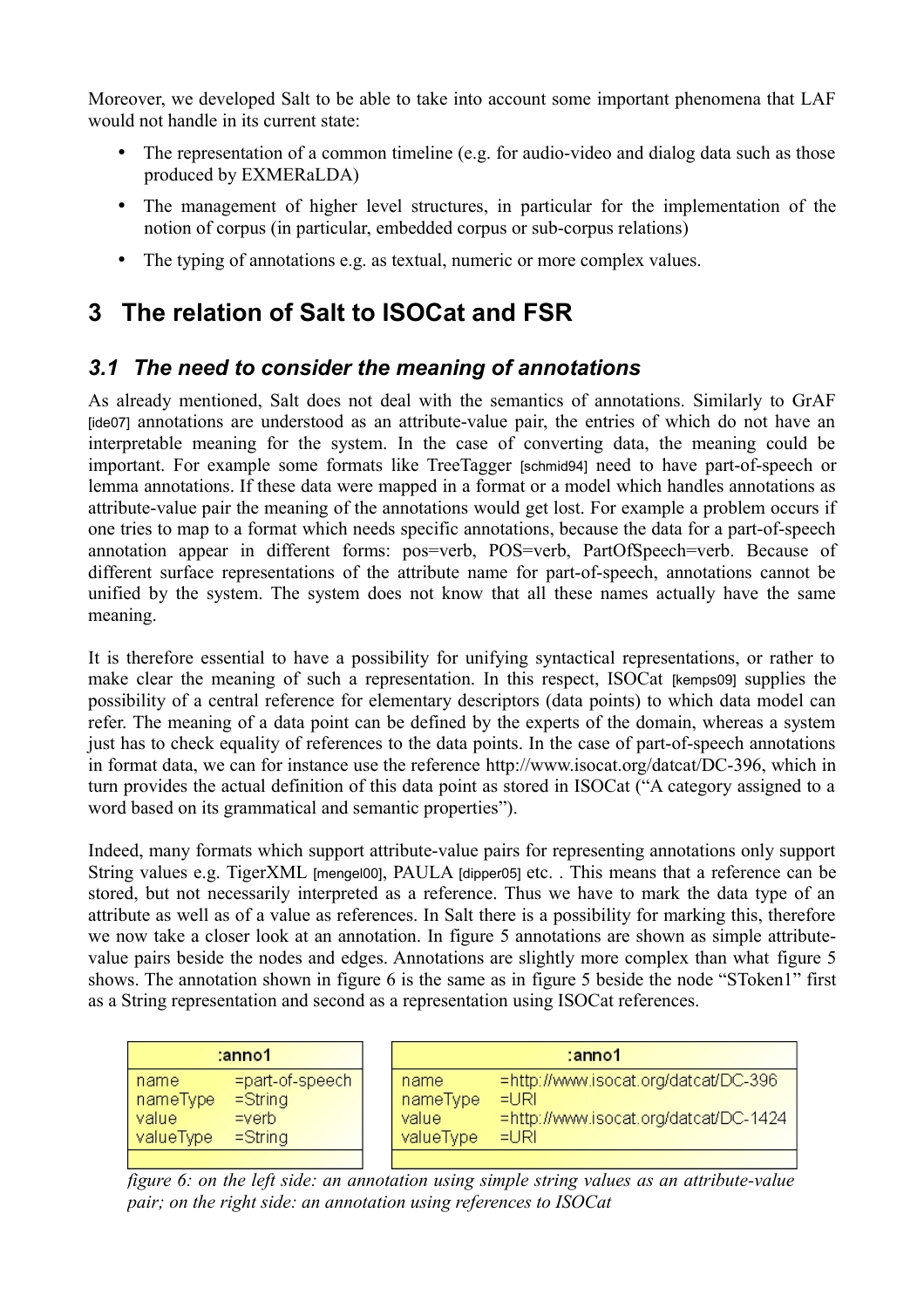### *3.2 Salt and FSR*

As in GrAF, Salt nodes can be multiply annotated. For example, one can attach a part-of-speech and a lemma annotation to one node. But actually in Salt, there is no grouping function for annotations. Every annotation stands alone for itself. GrAF uses feature-structures (FSR) defined by ISO [\[iso24610-1\]](#page-12-14) and used in the TEI P5 guidelines [\[burnard08\]](#page-12-13). For example some features can be grouped to a "morpho-syntactic annotation". GrAF does not yet support naming or typing of a feature structure as TEI describes ( $@$ type attribute in the  $\le$ fs> element). Figure [7](#page-7-1) shows an example taken from the TEI P5 guidelines for representing a grouping of annotations via feature structures.

<span id="page-7-1"></span>

In Salt you can either represent the given three annotations as independent annotations, or you can represent them by using recursive annotations (means creating annotations on annotations). The second way simulates such a grouping as feature structures achieve. Both ways are shown in [figure](#page-7-0) [8.](#page-7-0)



<span id="page-7-0"></span>*figure 8: on the left side: the sample from figure 7 without grouping; on the right side the same sample with grouping via the recursive structure of annotations in Salt*

In addition to the types URI and String, we introduce additional types for annotation names and annotation values. On the one hand, there are additional simple types such as numeric (for numeric data), float, and boolean. On the other hand, there is a complex type called object. This complex type is defined in a flexible way, so that a value of this type can be any kind of object. As a consequence, it is possible to define a complex structure as a collection with conditions on their elements in terms of alternations or negations as mentioned in TEI [\[burnard08\]](#page-12-13) chapter 18.

The main element of Salt is a SaltProject. This element contains the corpus structure. The corpus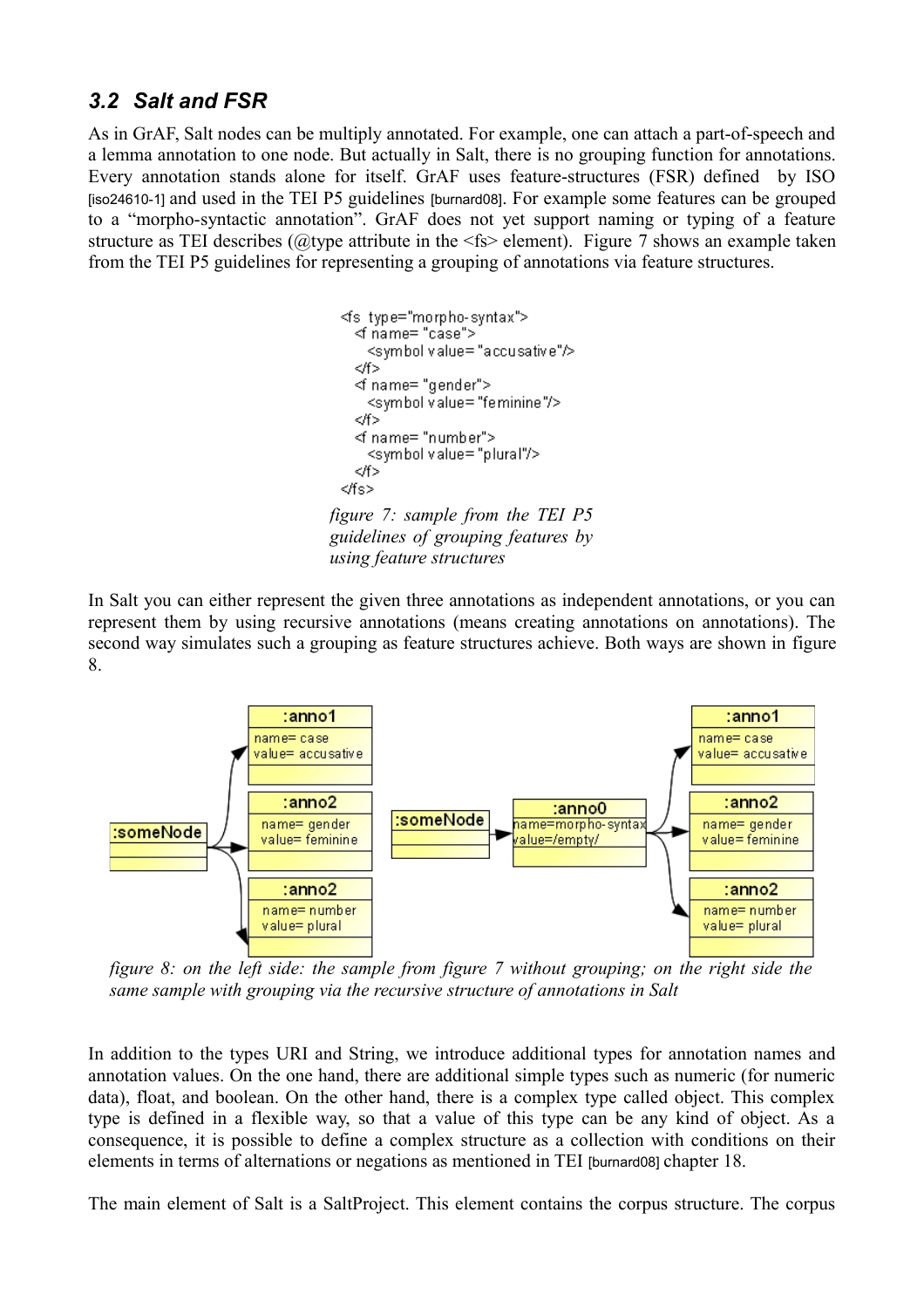structure is a tree, which defines super- and sub-corpus relations between corpora. A corpus contains one ore more documents in which the primary data, tokens, hierarchical structures annotations and so one can be found. Additionally to the corpus structure a SaltProject can also contain a library graph structure. This graph structure consists of nodes, which define data points as well as ISOCat do. These nodes can be referenced by URI´s using the scheme *salt*. A library structure can therefore be modeled as a graph structure. For example the STTS tagset [\[schiller95\]](#page-12-15) for German part-of-speech can be described as shown in [figure 9.](#page-8-1)



<span id="page-8-1"></span>*figure 9: an excerpt of the STTS tagset represented in the library graph structure of Salt. This example shows how refinements between entries can be handled.*

Figure [9](#page-8-1) contains the nodes "lib1", "lib2", "lib3" and "lib4" as data points. These nodes can be annotated with annotations like entry, for the tagset name, a description, which explains the usage of this tag and an example, which shows the usage in a specific case. The relations between the nodes "lib1", "lib2", "lib3" and "lib4" can be interpreted as a refinement. This means, that the node "lib3" which defines the entry "VVFIN"<sup>[1](#page-8-2)</sup> is also of type "V"<sup>[2](#page-8-3)</sup>. Further we propose a grouping relation to group the represented entries of several nodes under one node. This way of grouping is similar to the grouping function of the "fvLib" element of the FSR. Figure [10](#page-8-0) shows the grouping mechanism by using a grouping relation.



<span id="page-8-0"></span>*figure 10: grouping mechanism to group several data points e.g. consonantal and vocalic to one data point. This example is an excerpt from the TEI P5 guidelines (chapter 18).* 

The dashed arrow of [figure 10](#page-8-0) shows such a grouping relation, whereas the continuous arrow shows a refinement. The node "grp1" groups the nodes "lib3" and "lib4", and also stands for the entry "consonantal" as well as for the entry "vocalic".

<span id="page-8-2"></span><sup>1</sup> tag for a finite full verb in the STTS

<span id="page-8-3"></span><sup>2</sup> general tag prefix for a verb in the STTS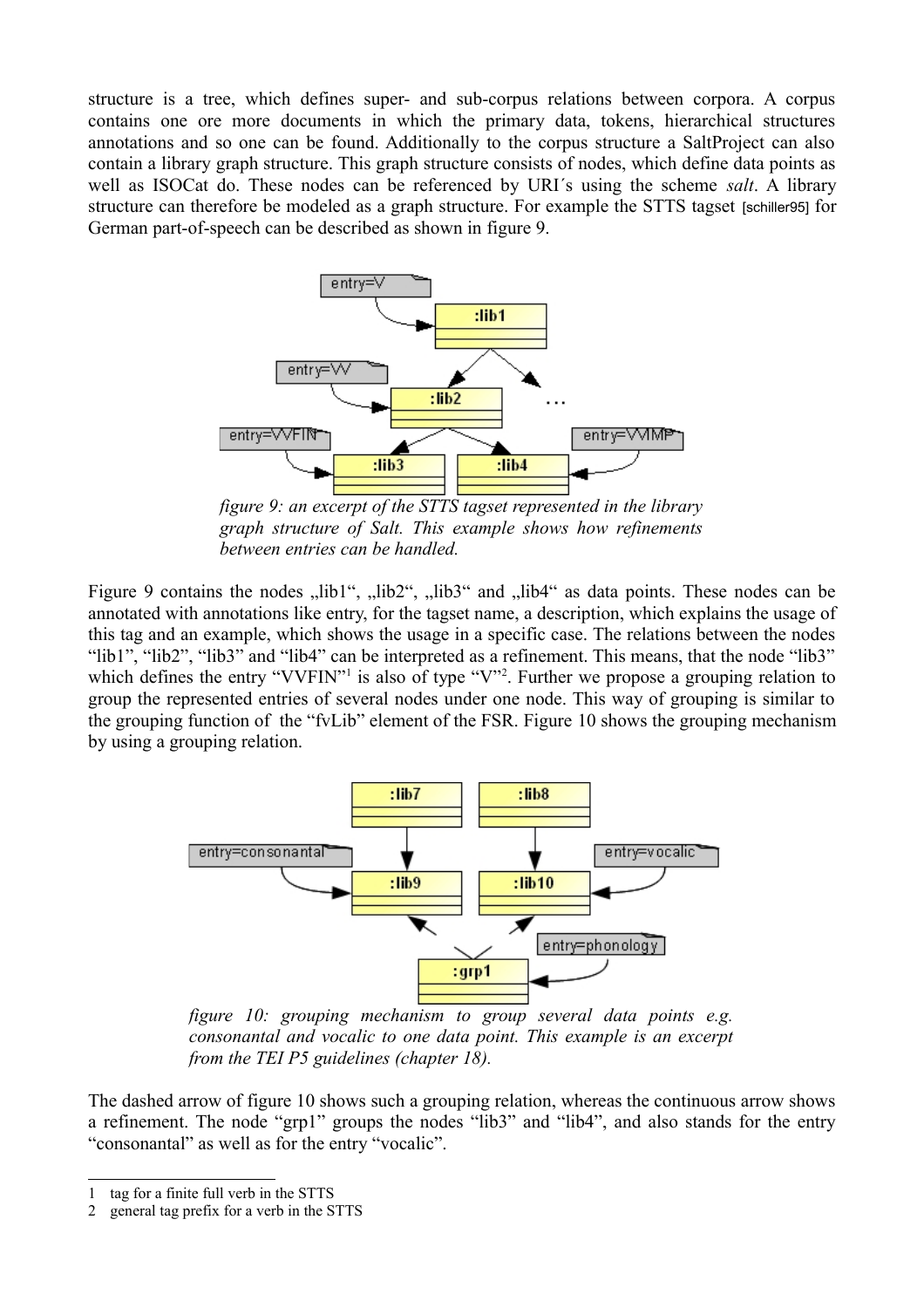To use a data point such as a document structure, one can use the attribute value of an annotation typed as URI. The value than contains a URI entry. This URI starts with the scheme name *salt*, followed by the path which is the identifier for the library structure and the fragment which is the identifier of a node of the library structure graph. This node either can be a node standing for such an entry as "lib3" for example, or a grouping node as "grp1". Figure 11 shows the referencing mechanism for annotations using a URI value for a reference to the library graph structure.

| :anno1                           |            | :anno2              |  |  |
|----------------------------------|------------|---------------------|--|--|
| $name=$<br>pos                   | ∣name=     | phonology           |  |  |
| URI<br>nameType=                 | nameType=  | URI                 |  |  |
| salt://featLib#lib3<br>$value =$ | value=     | salt://featLib#grp1 |  |  |
| valueType=<br>URI                | valueType= | URI                 |  |  |
|                                  |            |                     |  |  |

*figure 11: on the left side: an annotation which references a library entry; on the right side: an annotation which references a grouping.* 

# **4 Validation (using Salt in Pepper)**

### *4.1 What is Pepper?*

To validate the Salt model, we define Pepper, a Salt based converter framework. This framework was developed to convert data from x formats into y different formats, with a constant number of mapping steps. As shown in [figure 3](#page-3-1) Salt and Pepper makes it possible to convert several formats via a common model into each other with a minimal number of needed mappings and just two steps.

Pepper thus forms a use case for Salt with which we can check whether Salt can represent data from several formats. Furthermore, it is possible to trace information losses during conversion operations. For example one can convert a corpus from format A into Salt and then export the data back to format A. The import and export can then be compared for losses.

### *4.2 How does Pepper work?*

Pepper can be separated into three components: 1) the framework, 2) a common instance of the Salt model and 3) mappers to several formats. Figure [12](#page-9-0) shows the general architecture of Pepper and the relations of the components.



<span id="page-9-0"></span>*figure 12: architecture of the converter framework Pepper and the relation between the components of Pepper*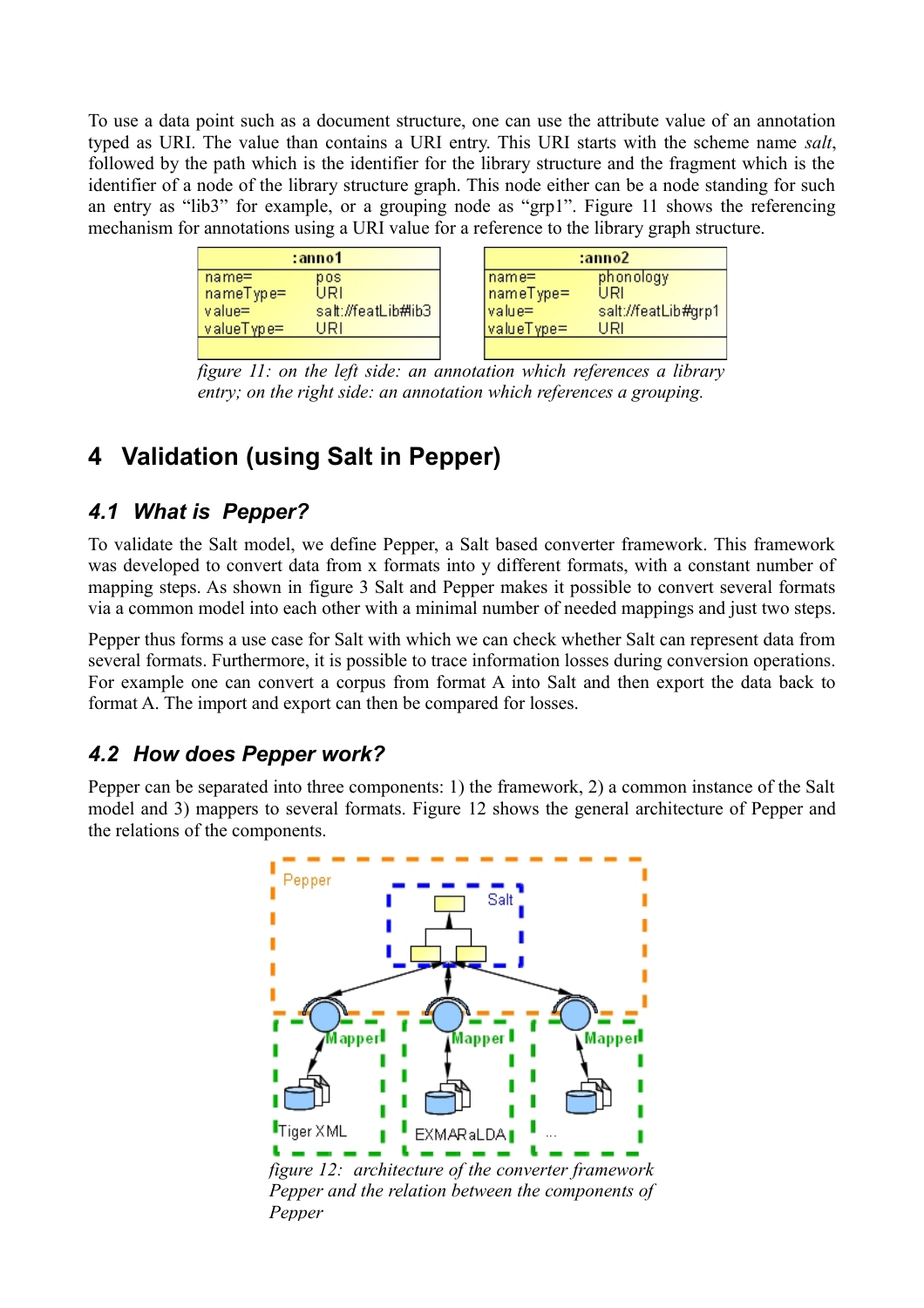The framework controls the given workflow, for example importing a corpus from TigerXML [\[mengel00\]](#page-12-6) and exporting it to the EXMARaLDA format [\[schmidt02\]](#page-12-4) via Salt. It creates a common instance of the Salt model, which can be used by mappers to import, or export their data. A mapper has to realize a mapping from an external format to the Salt instance, a mapping from the Salt instance to an external format, or both. A mapper is implemented in terms of a module, which can be plugged into the framework. Such a module can either be 1) an import module, 2) a manipulation module or 3) an export module.

- 1) An import module maps data from external formats to a Salt instance.
- 2) A manipulation module can manipulate a Salt instance, for example by changing the names of an annotation to upper case or to ISOCat data points.
- 3) An export module maps data from a Salt instance to an external format.

The example in [figure 13](#page-10-0) describes a mapping for an import module between TigerXML [\[mengel00\]](#page-12-6) and Salt, with respect to the persistence and the model layer. The mapping can be described as

map: TigerXML  $\rightarrow$  Salt

and can be done in two ways.



<span id="page-10-0"></span>*figure 13*: *two different mechanisms to map data from the format Tiger XML to a Salt model (the first way via Tiger XML → Tiger model → Salt, the second way via Tiger*  $XML \rightarrow SaltXML \rightarrow Salt$ .

Both ways address different technical mechanisms, the first one handles the mapping via format techniques with no abstraction between persistence layer and conceptual layer and the second one handles a conceptual mapping on the conceptual layer. For the second way we need to have a mapping between model and format. For this we can modularize the tasks in creating a mapping between model and format for example to the format developer and in creating a mapping, which can be done by another person or team. Figure [14](#page-11-0) shows the representations of the three stages of the first way: 1) the data in the origin format Tiger XML, 2) the data in a Tiger model representation and 3) the data in a Salt model representation.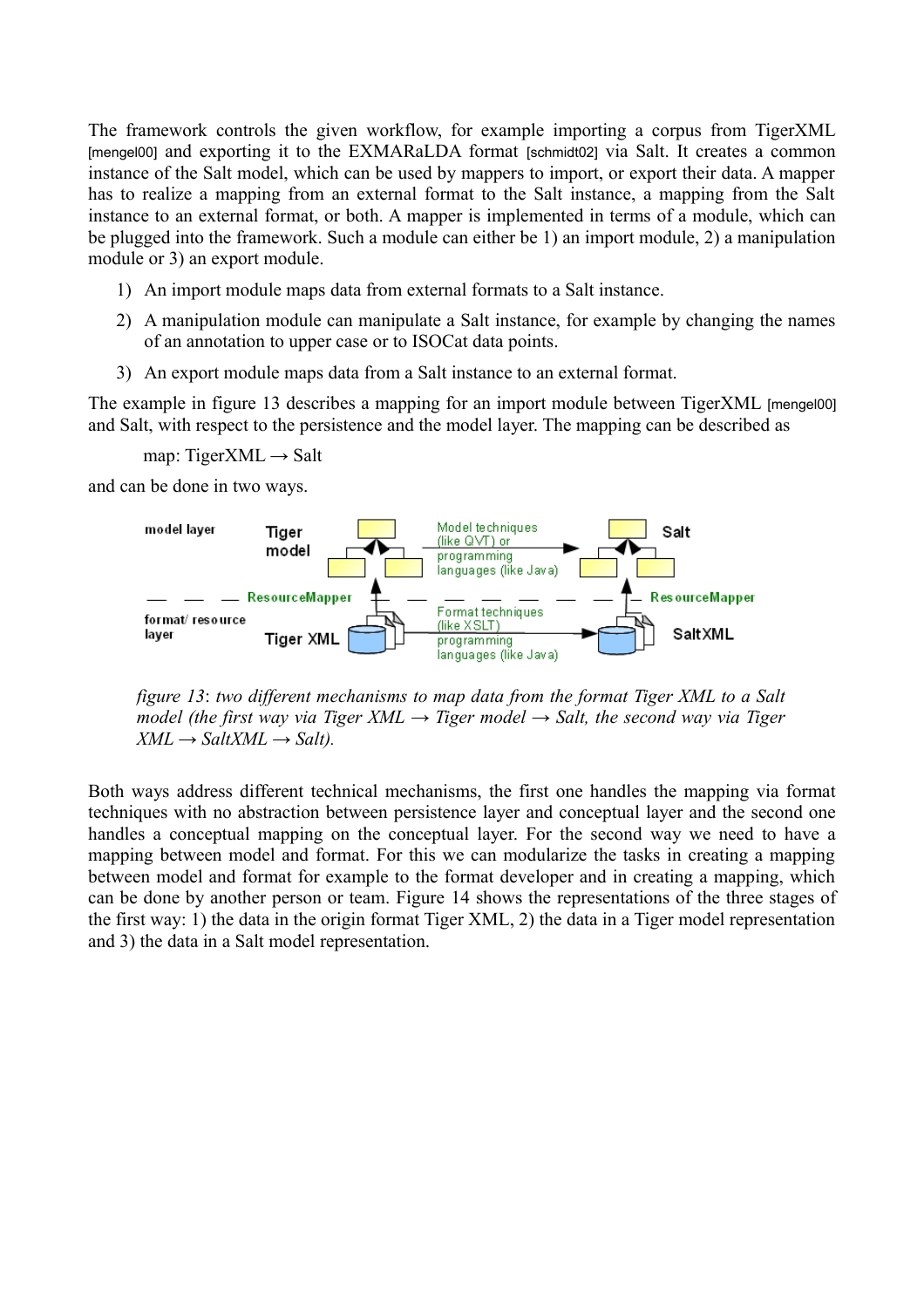

<span id="page-11-0"></span>*figure 14: on the left side: an example of data in the Tiger XML format; in the middle: the same example in the model of Tiger XML; on the right side: also the same data in a Salt model*

Model based developing of mappings on a conceptual layer becomes much easier especially if a usable API also exists. In the case of using programming languages, one has a well-defined, context specific object model to map with, instead of working with a general model, e.g. a DOM model.

### *4.3 Evaluation*

There are two ways To attach GrAF to Salt: 1) GrAF can be treated as an actual format, therefore a mapper can be implemented and plugged into the Pepper framework or 2) GrAF can be used as a native resource of Salt. GrAF then gains the same status as the automatically generated format Salt-XML[3](#page-11-1) . The second approach makes Salt and GrAF become closer and will melt them as a unit consisting of a format and a model. This would be helpful for both, Salt gets a standardized format for persisting data and GrAF gets a processable API with a defined model.

Both ways need an isomorphic mapping, the general way of mapping was shown in section 2, but some losses remain in terms of the element types of Salt. As shown above, Salt elements such as edges have types: for example they can define a dominance, a coverage relation and further more between nodes. GrAF includes a type attribute for nodes, but no defined value domain, so the mapping from Salt to LAF/GraF can be made, but the way back would be difficult, if the attribute does not contain Salt-types.

Another loss also occurs for the recursive structure of annotations in Salt. As long as features in GrAF  $[ide07]$  cannot contain feature structures, an annotation of an annotation is not possible.

The current implementation of Pepper covers modules for the mapping between Salt and the formats EXMARaLDA [\[schmidt02\]](#page-12-4), TigerXML [\[mengel00\]](#page-12-6), TreeTagger [\[schmid94\]](#page-12-12), PAULA [\[dipper05\]](#page-12-11) and relANNIS (the relational format of the search and visualization system for multilevel linguistic corpora: ANNIS [\[zeldes09\]](#page-12-5)). These data can be represented in Salt. To support other formats it must be discovered if the structure of Salt is powerful enough to cover them, or if Salt has to be expanded.

<span id="page-11-1"></span><sup>3</sup> automatically generated by the modeling framework used, EMF [\[steinberg09\],](#page-12-7) as mentioned in section 1